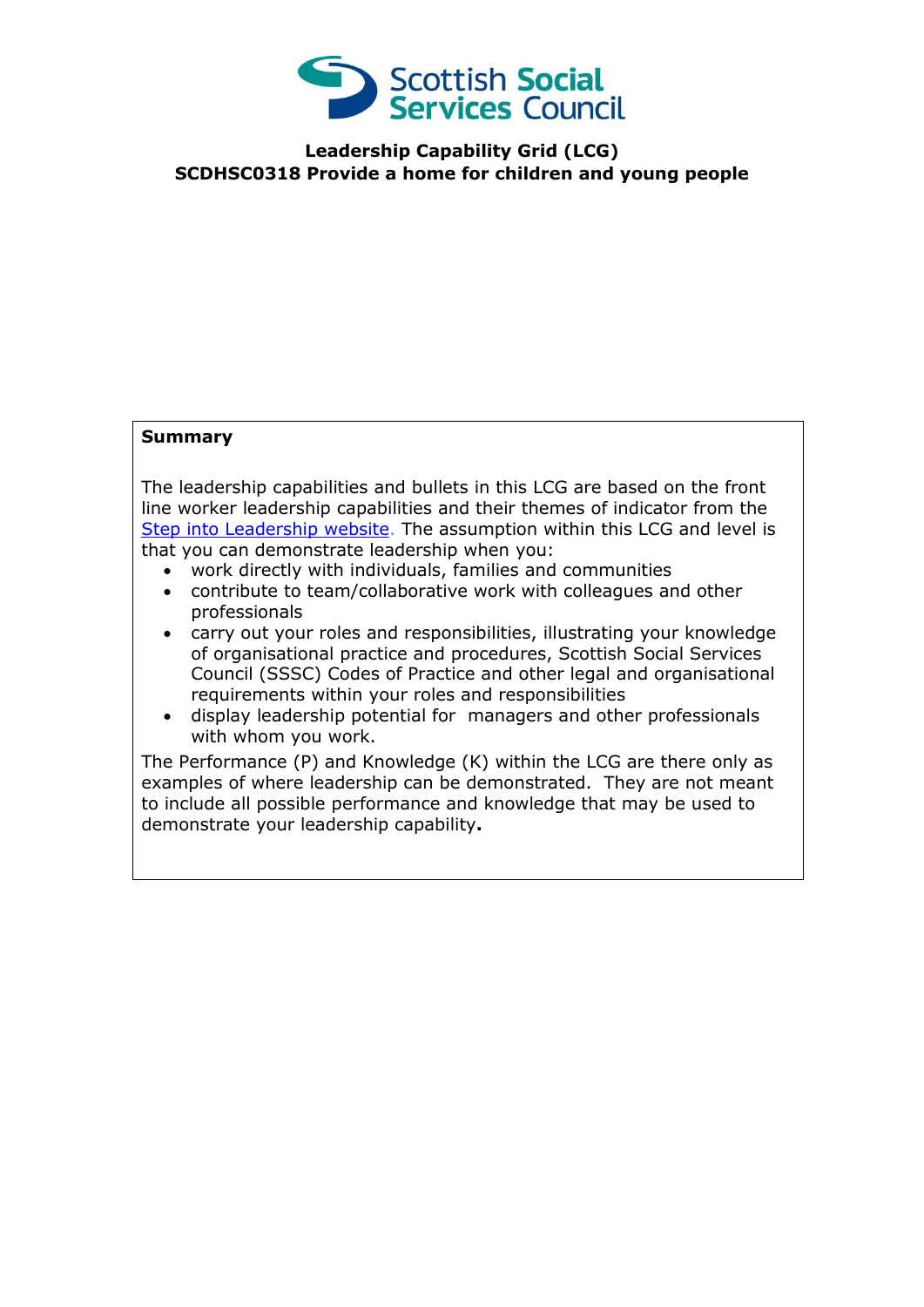

## **Leadership Capability Grid (LCG) SCDHSC0318 Provide a home for children and young people**

| Leadership<br>capabilities         | When providing a home for children and young people you can demonstrate<br>leadership capabilities by:                                                                                                                                                                                                                                                                                                                                                                                                                                                                                                                                                                                                                                                                                                                                                                                                                                                                                                                                                                                                                                                                                                                                                     |
|------------------------------------|------------------------------------------------------------------------------------------------------------------------------------------------------------------------------------------------------------------------------------------------------------------------------------------------------------------------------------------------------------------------------------------------------------------------------------------------------------------------------------------------------------------------------------------------------------------------------------------------------------------------------------------------------------------------------------------------------------------------------------------------------------------------------------------------------------------------------------------------------------------------------------------------------------------------------------------------------------------------------------------------------------------------------------------------------------------------------------------------------------------------------------------------------------------------------------------------------------------------------------------------------------|
| <b>Vision</b>                      | Providing a vision for those with whom you work and your organisation when<br>you:<br>• See how best to make a difference when planning with the child/young<br>person (P15, 23, 28), actively working with the child/young person for<br>whom you are providing a home $(P2-5, 7-12, 16-20, 31, 33-36; K1-5,$<br>10, 14, 22-24, 38-41, 46-47, 54) and when working with others and<br>family members (P5-6, 13-14, 21-22, 24-26, 29, 37, 41-42; K1-5, 10,<br>14, 22-24, 38-41, 46-53)<br>• Communicate and promote ownership of the vision for the child/young<br>person when planning for the child/young person (P15, 23, 28), when<br>providing a home for the child/young person (P2-5, 7-12, 16 -20, 31, 33-<br>36; K1-5, 10, 14, 22-24, 38-41, 46-47, 54), when evaluating provision<br>(P39-42) and when recording and reporting incidents (P38)<br>• Promote social service values through the active participation with the<br>child/young person, family members and others $(P2-14, 16-22, 24-26,$<br>29, 31, 33-37, 41-42; K1-5, 10, 14, 22-24, 38-41, 46-47, 54)<br>• See the bigger picture when demonstrating knowledge and practice of<br>organisational, local and national policies and procedures (P38; K6, 8-9,<br>26, 31-34, 37, 41) |
| Self-<br>leadership                | Displaying self leadership when you:<br>Demonstrate and adapt leadership when providing a home for the<br>child/young person (P2-14, 16-22, 24-26, 29, 31, 33-37, 41-42; K25, 46-<br>47)<br>• Improve own leadership by seeking advice $(K18)$ and self reflection $(K25)$<br>• Take intelligent risks when providing a home for the child/young person<br>(P12-14, 30, 32, 36-38; K36-37, 51-52)<br>• Demonstrate and promote resilience (All $P$ ; K3, 4, 17, 30, 44-45, 47-49)<br>• Challenge discrimination and oppression $(K 1, 4, 30)$                                                                                                                                                                                                                                                                                                                                                                                                                                                                                                                                                                                                                                                                                                              |
| <b>Motivating</b><br>and inspiring | Motivating and inspiring others when you:<br>Inspire people by personal example (P2-14, 16-22, 24-26, 29, 31, 33-37,<br>41-42; K13-18, 46-47)<br>• Recognise and value the contribution of others ( $P2-14$ , 16-22, 24-26, 29,<br>31, 33-37, 41-42; <b>K</b> 9-10, 18, 46-47)<br>• Support the creation of a learning and performance culture ( $P3$ , 5, 11-12,<br>17, 26, 39-42; K14-18, 25, 47, 54)                                                                                                                                                                                                                                                                                                                                                                                                                                                                                                                                                                                                                                                                                                                                                                                                                                                    |
| <b>Empowering</b>                  | Empowering people when you:<br>• Enable leadership at all levels (P2-14, 16-22, 24-26, 29, 31, 33-37, 41-<br>42; K8-9; 14-18, 46-47)<br>• Support the creation of a knowledge and management culture (P3, 5, 11-<br>12, 17, 26, 39-42; K14-18, 24; 46-47)<br>• Promote professional autonomy (P2-14, 16-22, 24-26, 29, 31, 33-37, 41-<br>42; K14-18, 23-25)<br>• Involve people in development and improvement (P2-14, 16-22, 24-26,                                                                                                                                                                                                                                                                                                                                                                                                                                                                                                                                                                                                                                                                                                                                                                                                                       |